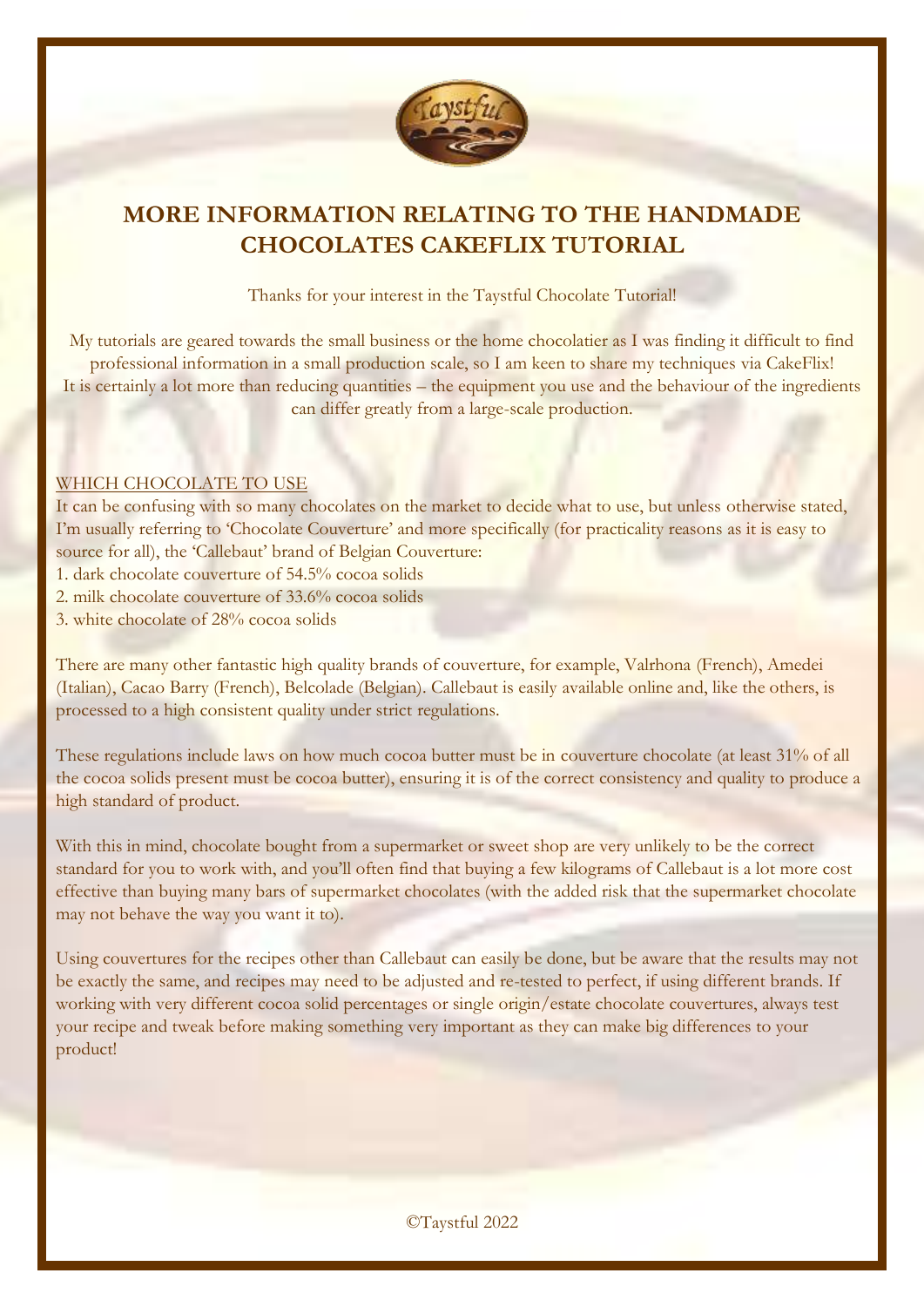#### TEMPERING CHOCOLATE

#### **What is tempering of chocolate?**

Tempering brings the chocolate to a stable crystalline form. The element of the chocolate which is being tempered, is the cocoa butter. The cocoa mass particles (the dark part) are suspended in the cocoa butter. There are 6 main 'polymorphs' (crystal formation types) that can form in chocolate. For chocolate to be tempered, it must have predominantly Beta 5 (V) crystal formations within it. There are several ways chocolate can be tempered with the use of heat, time and agitation.

#### **Characteristics of Tempered Chocolate**

- Shine
- Snap
- Contraction (releases well from a mould)
- Higher melting point
- Strength
- Fast crystallisation

#### **Characteristics of Non-Tempered Chocolate**

- Mottled surface –fat bloom (cocoa butter which has come out of stable form)
- Crumbly
- No contraction (gets stuck in mould)
- Low melting point
- Weak eg not good for joining parts of a showpiece together
- Slow to crystallise





There are only a few circumstances where chocolate is best not to be tempered, for example, when footing a slab ganache since it is best not to be too crisp, especially when using a guitar cutter.

Likewise, if a job doesn't need a hard crystallisation (and is not visible) when many individual items are being tackled at once, chocolate would be better non-tempered therefore slower to set up, and give more time to finish the job. Chocolate for cake fillings or other applications where it is being added to other ingredients doesn't need to be tempered.

There are various chocolate flavoured coatings available on the market which are not real chocolate, and have vegetable oil instead of cocoa butter, which do not need to be tempered, but of course they do not have the quality, flavour and texture of real chocolate. These cannot be called chocolate by law.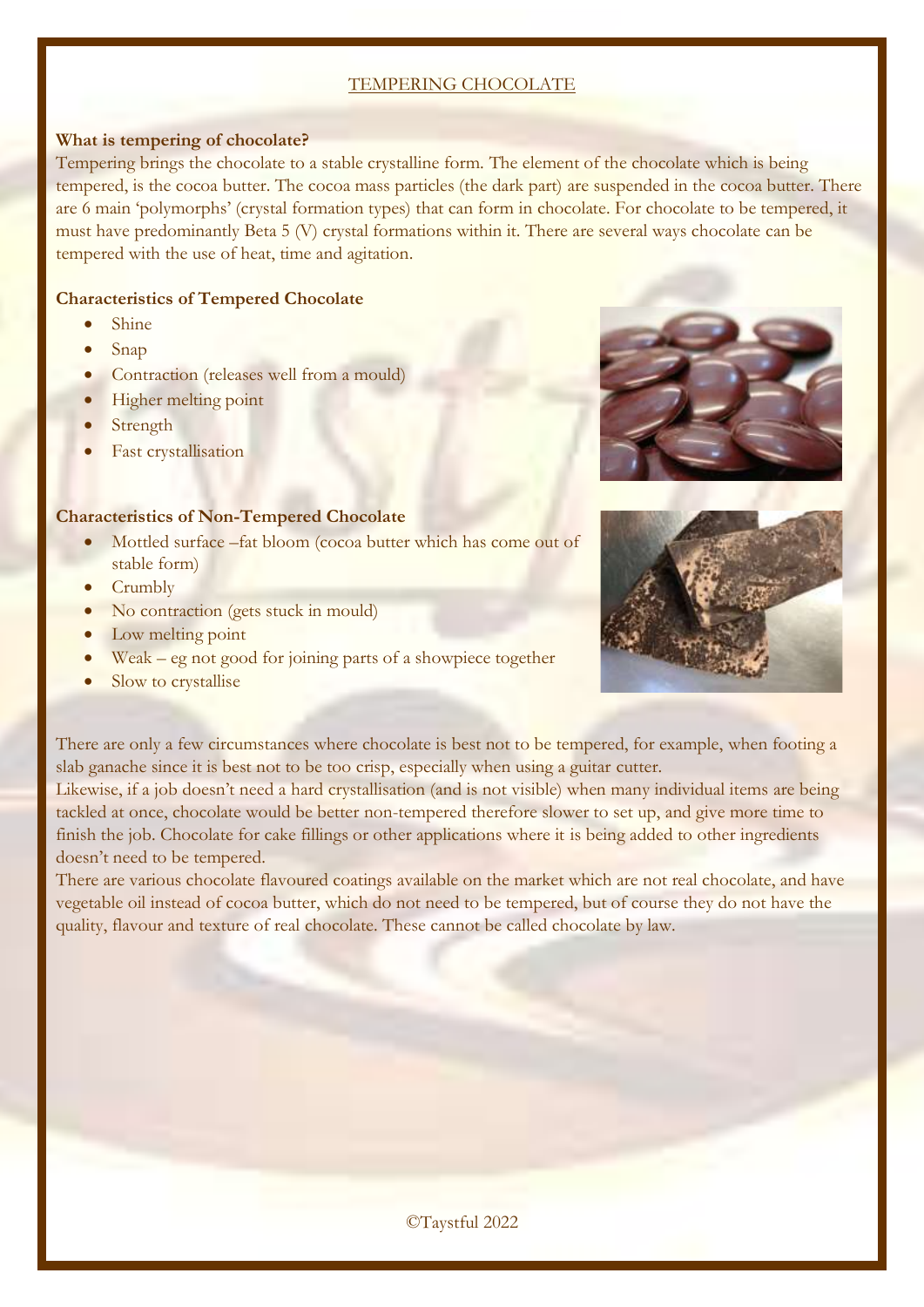#### MICROWAVE TEMPERING – as used in the tutorial

Microwave tempering is effectively making the chocolate fluid enough to use without taking it out of temper! For home tempering and small jobs, I've found this is the most straight forward least time consuming method without having to invest in expensive equipment. It is hard to temper very small amounts of chocolate, so it is best work with over 300g. For casting a mould, use 500g, for capping a mould use 300g. More tempering methods will be covered over time.

#### Equipment and Ingredients Needed

- Plastic bowl (make sure it is very dry and free of condensation humidity can cause chocolate to seize)
- Plastic Spatula
- Microwave oven (doesn't matter which wattage the microwave is, work on the highest setting)
- A digital temperature probe (not essential with this method, but still handy for the final reading)
- A table knife, piece of parchment or palette knife to check temper
- Over 300g of dark, milk or white chocolate couverture in droplet/Callet form

#### Method

- 1. Place the chocolate couverture in to a dry plastic bowl, and place in the microwave for a  $20 30$  seconds at a time on full heat. Check and stir frequently. Lessen the time in the microwave as you go so it does not become fully liquid. We are aiming to have more than half the chocolate in liquid form, but still with chunks of chocolate in it too. Make sure no moisture gets into it (the reason we are not using bowl over water bain mairie).
- 2. Once it is semi liquid, and still has chunks of chocolate in it, remove from the microwave, and stir until the chunks melt in VERY gradually. If the melted mass has been heated too much, the chunks will melt too quickly and destroy the temper (you'd require to follow the full seeding method to re-temper).
- 3. If the chocolate is too cool, the chocolate can become over crystallised, and form a solid too quickly. Small bursts in the microwave or using a heat gun can gradually bring this back to a usable consistency (but be careful not to overheat and lose the temper)
- 4. Only at this stage can a true temperature reading be taken the working temperature (28-  $30^{\circ}$ C for milk and white chocolate and 32-34˚C for dark chocolate).
- 5. Check chocolate is tempered with the tip of a knife/palette knife or the edge of a small piece of parchment – dip in and lay aside for 3 minutes – if the chocolate 'sets up' ie. starts to solidify without streaks in that time, it is a good indication that it is tempered.
- 6. The chocolate should be used straight away, or put in to a chocolate holding unit to keep it at the correct working temperature. A few seconds now and again in the microwave however is another way to keep it workable for a short time.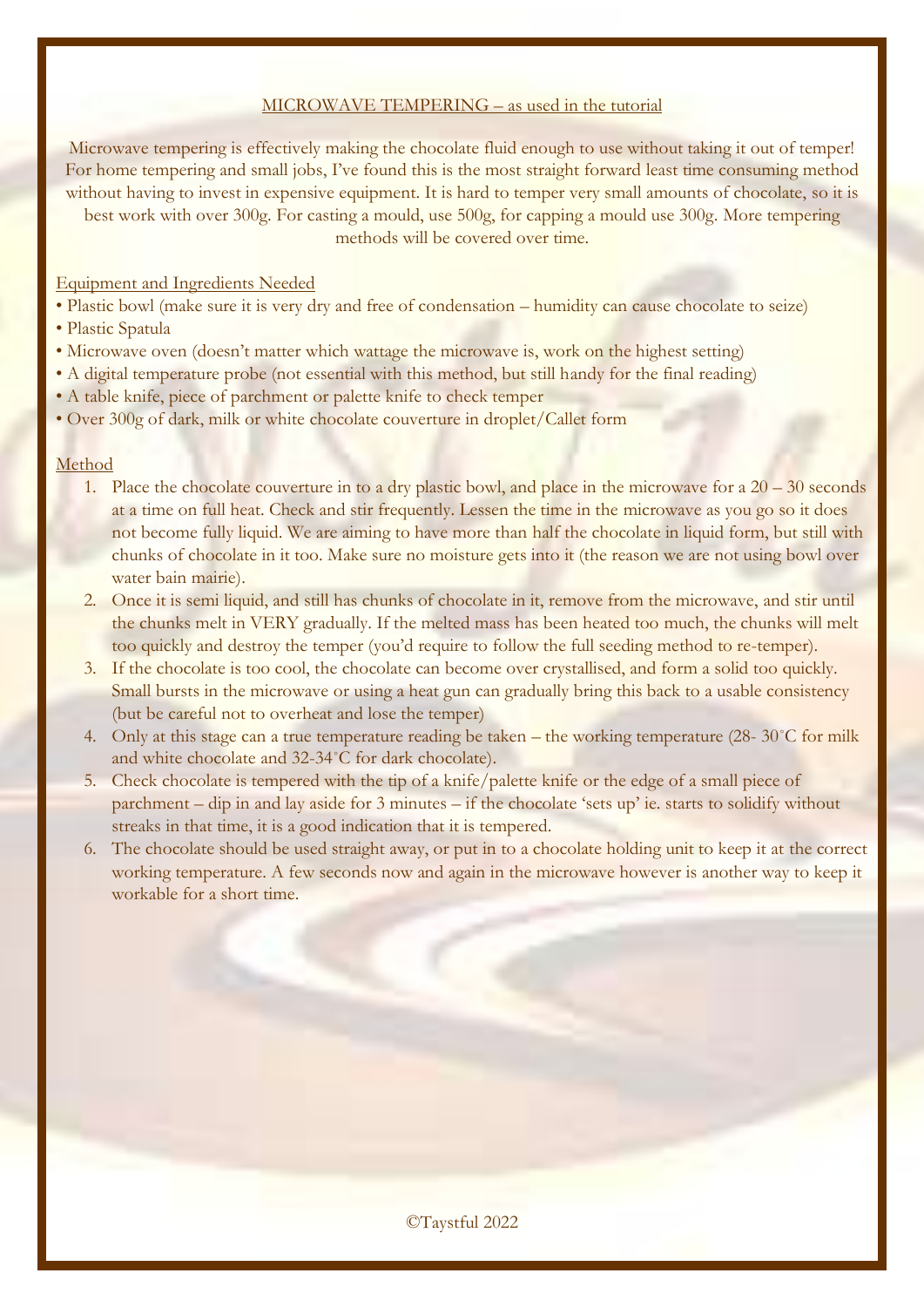#### TEMPERATURE AND HUMIDITY CONTROL

Appropriate working environment is crucial in chocolate making. Humidity and temperature are the main factors to be controlled. Always have a temperature and humidity gauge in your work area and adjust environment as needed.

#### **Temperature**

Working area/room temperature: 18–20°C Cooling area: normal fridge, for short spells up to 15 minutes only, 3-5°C Cooling area: main chocolate fridge or wine fridge 14-16°C for longer cooling times Storage area for solid chocolate items: 14-20°C

Storage for ganache filled items: ideally 14 –16C, but can be higher (shorter shelf life) Ideally, less than 10°C difference in working room temp and cooling environment is required

#### **Humidity**

Work area 50-65% Chocolate fridge for cooling area and storage 45-50%

#### Temperature Related Problems

- The obvious one too warm solid chocolate melts and comes out of temper, or melted chocolate doesn't temper at all – so fat bloom forms.
- Too cold while working with choc, it crystallises too quickly so castings are too thick, piping chocolate can get air pockets in it, transfer sheet designs don't adhere, and ganache doesn't flow and settle in cavities. Can cause condensation when chocolate gets too cold and borough in to warmer working temperature– see humidity section below
- If hand dipped ganache squares or hand rolled truffles are too cold, the coating chocolate can contract too quickly and cause cracking. It can also cause softer fillings to squeeze out of weak spots, again as the chocolate contracts. The ganache in these cases should be a stable texture at room temperature before dipping. The coating chocolate can also cool to quickly if cold truffles are dipped in it.

#### Humidity Related Problems

- Sugar bloom forms the moisture dissolves the sugar in the chocolate, then as it dries, the sugar crystallises on the surface of the chocolate, creating a grey layer.
- Chocolate seizes when humidity is combined in to liquid melted chocolate, it makes the cocoa molecules swell and the chocolate seizes in to a thick mass. Chocolate that has seized cannot be use or tempering, but hot water or cream, can be added to make it in to a chocolate sauce or hot chocolate drink. Always make sure your equipment is bone dry. If the workroom in general is humid, you may find that the chocolate is thicker than usual, even if not completely seized.
- Shelf life if humidity is on the outer surface of ganache (ie, moisture on the surface of a hand rolled truffle before dipping) is encased in the coated chocolates, it can offer conditions suitable for microbial growth. Moisture on a truffle can also contaminate the dipping chocolate leading to unwanted thickening and conditions for bacterial growth.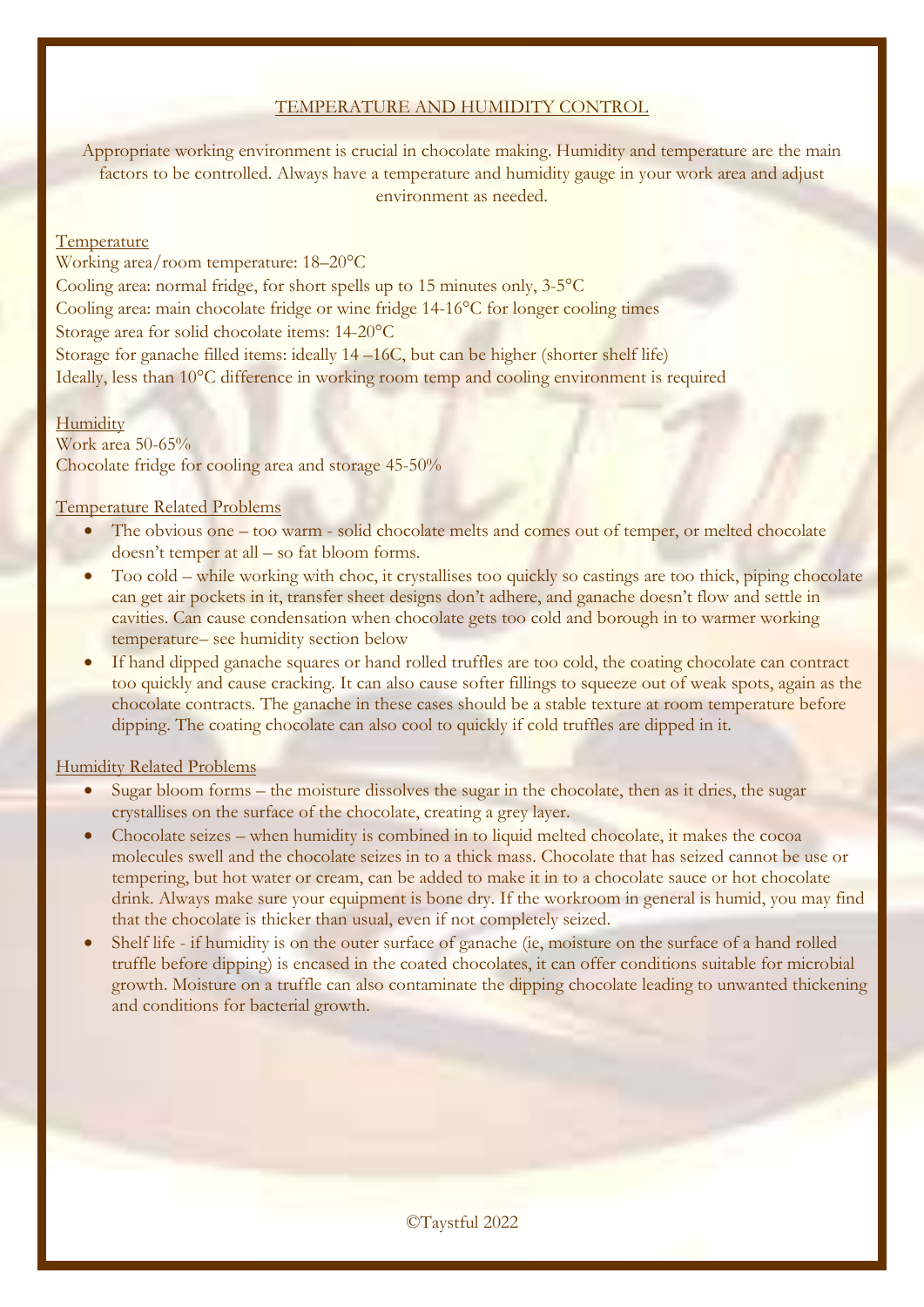#### CASTING MOULDS

Casting moulds is quite a skill in itself, and there are many factors which can affect the quality of the casting. Practice makes perfect as they say! Because chocolate has a long shelf life, several months to a year, moulds can be cast well in advance and stored until needed – make good use of time and cast several at a time for later use.

I always use either polycarbonate moulds or magnetic moulds (these range in price from around  $\ell$ 20 for polycarbonate to  $\sqrt{250}$  for magnetic per mould).

There are many silicone moulds on the market; I find them useful only on occasions where shallow solid chocolate shapes are needed. Because silicone moulds are not rigid, they are not suitable to cast for filled chocolates, they don't give such a pristine shine and silicone is an insulator compared to polycarbonate, so it retains heat, which we don't want.

Polycarbonate moulds are usually either white or clear. Some people like the clear ones so they can see if there are any air bubbles in the casting and if the chocolate has contracted before turning them out.

Magnetic moulds have a metal plate that magnetically sticks to the polycarbonate part to form the 'top' of the chocolates, so enables a decorative cocoa butter transfer sheet to be placed inside, which, when the chocolates have been turned out, have the design/pattern visible on top.

You'll find that even although a cast mould doesn't actually hold much chocolate (since just a thin layer of chocolate is in each of the cavities), you'll need to work with a lot more since the mould is initially filled to the top with chocolate before the excess is poured out again to create the space for the filling.

The ideal temperature of the work area should be around 18-20°C, that's warmer than you'd expect I'm sure. If the room is too cold, the chocolate sets up too quickly and can cause casings to be too thick. If too warm and in direct sunlight, the chocolate wouldn't set and contract as well as it should.

The moulds themselves can be warmed SLIGHTLY (mould should be 17-20°C) with a heat gun before casting; this prevents the chocolate setting up too quickly and takes the chill off them if they have been stored in a cool place.

Some moulds have very intricate designs inside them, which look very attractive, but when cast (especially with thick or chocolate that is setting up rapidly) they can capture air bubbles in the design, so bear this in mind when buying moulds. If you have any moulds like this or want to use one, to make air bubbles less likely, warm the tempered chocolate by a couple of degrees (but not so much it becomes non-tempered), or use a more fluid chocolate couverture.

The Callebaut range have a 'drip' rating, so chocolates of 3 or 4 drip ratings are the best fluidity for casting moulds. Alternatively, you can add extra cocoa butter to your chocolate (5% of total weight you are using) before tempering it – this makes it more fluid to use, so is more likely to fill intricate designs and give a nice cast.

The moulds can be dusted with edible metallic powders, airbrushed, or given a splattered or marble effect using coloured cocoa butter, so the options for decoration are plentiful! More on that in the future!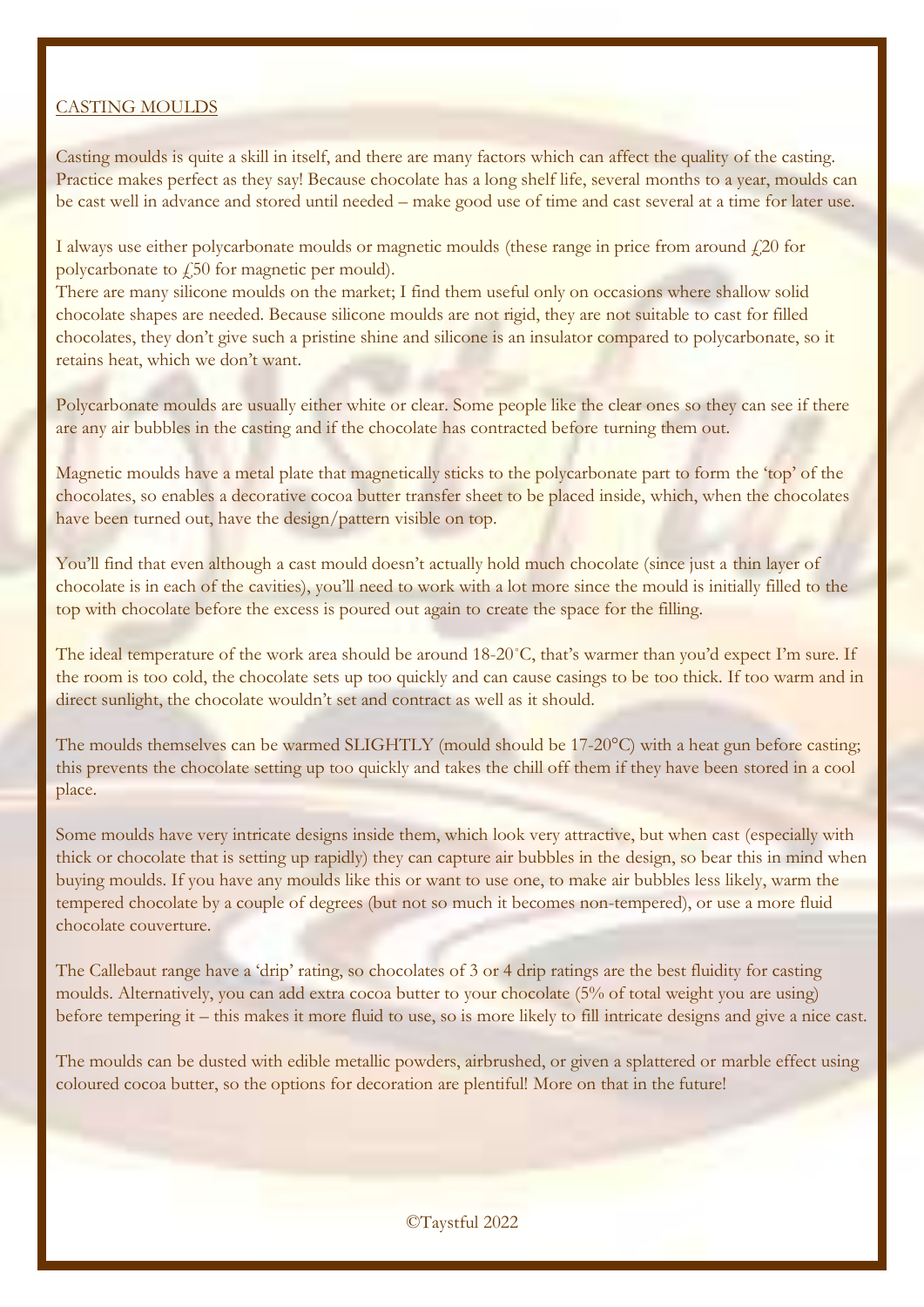## Equipment and Ingredients Needed for Casting

- Tempered chocolate couverture at least 500g if casting one mould
- Polycarbonate or magnetic chocolate mould
- Heat gun
- Ladle (or dispenser fitting for tempering machine not essential though)
- Small cranked palette knife
- Chocolate scraper

• Tray to pour excess chocolate on to, if top of the tempering machine or bowl is smaller than

the size if the chocolate mould

#### Method

- 1. If mould is cold, give a quick waft from a heat gun to warm very slightly.
- 2. Hold mould in your least dominant hand, and ladle chocolate on to the centre of the chocolate mould, enough so that all the cavities will fill.
- 3. Use small palette knife to paddle the chocolate over the whole mould, making sure all the cavities are full to the brim, and quickly (not necessarily neatly) scrape the excess off in to the bowl/machine. Give the mould several knocks on the worktop (I use rather vigorous rocking movement of the mould against the worktop) to get rid of any air bubbles; you'll see them rise to the surface. Some chocolatiers use a vibrating table at this stage.
- 4. Immediately and swiftly turn the mould upside down over the bowl or tempering machine (or over a tray if the mould is bigger than the bowl or machine) and knock the side of the mould with the handle of your scraper so that as much chocolate as possible comes out of the mould. Keep the mould inverted, and use your scraper to scrape along the underside of the mould to take off excess chocolate. Use the edge of the bowl, tray or bowl of tempering machine to scrape the excess choc off the scraper, and run the scraper on the underside of mould to neaten. Turn the mould the right way up to check the quality of the cast, then I usually place the mould on its narrow side so that as the choc sets up, air can circulate well. If you've been careful about getting as much chocolate as possible out of the mould, then the chocolate shouldn't pool when the mould is on its side.
- 5. As you begin to see the chocolate set up at room temperature, place in a normal fridge for 5 minutes to start the all-important contraction, then keep at cool room temperature until required.
- 6. The mould is now ready to be filled with ganache, but as I've said, there's no need to fill straight away. Wrap cast mould in cling film and keep handy for when needed, several weeks is fine! Make sure it is kept at room or cool room temperature away from strong smells and humidity.

**TOP TIP** – if you have a small tempering machine which has a smaller diameter than the mould, you can cast half of the mould, empty out the excess, wait for it to just semi set (not fully contract or you'll have problems!), then cast the other half. This saves having to empty the chocolate on to a tray or parchment then scraping back in to the machine.

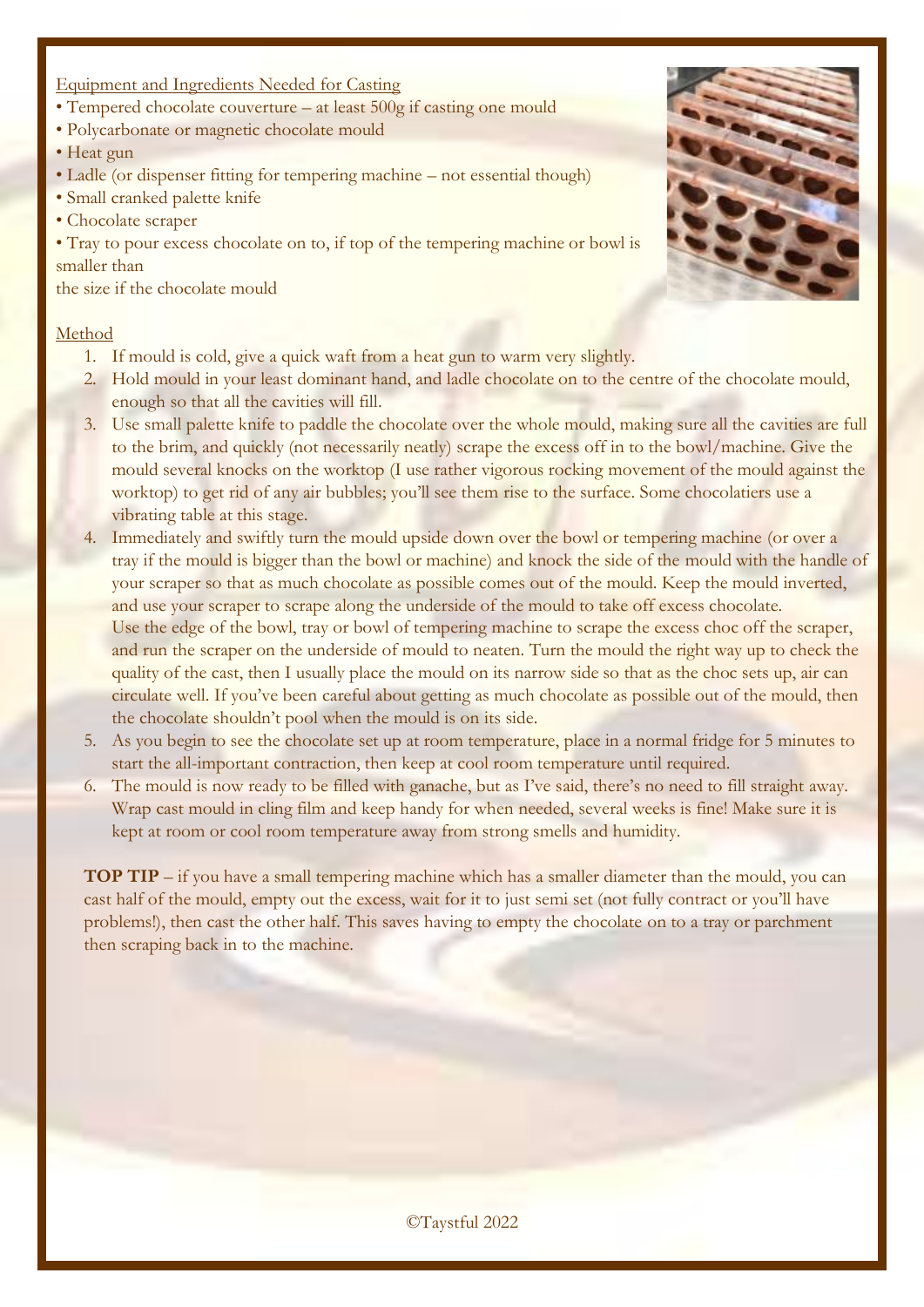## **GANACHE**

Essentially, a ganache made with liquid and chocolate is a 'fat in water' emulsion – the liquid can be cream, water, alcohol, or an infusion in a liquid to impart flavour. It can be used to fill premade chocolate shells or cast moulds, it can be made into a slab to be cut up and hand dipped, it can be piped, or hand rolled to make truffles. Not forgetting it is great for a quick chocolate sauce or for use on patisserie!



Butter ganache however, because of the lower water content and higher fat content, is a water in fat emulsion. It is usually piped on to discs and coated in chocolate or set in a slab, cut and dipped. We'll cover that in the future!

As you'd expect, the more chocolate there is as compared to liquid, the firmer the ganache will be. The use of different base chocolates and cocoa solid contents create different textured filled chocolates. Bear in mind that my ganache recipes use specifically white, milk or dark chocolate (or a combination), so changing to a different colour of chocolate will affect the final consistency. Make sure, if you are changing them, you experiment first.

#### The general method for making cream/water ganache

- Weigh the chocolate pieces/Callets in to a plastic bowl,
- Heat the liquid to boiling point (I like to use a pan on the stove best as opposed to a microwave- so I can see exactly when it comes to the boil). Too cool a liquid or too much evaporation can cause problems! The liquid should be at 85˚C – if making a small amount of ganache, because the surface area of the liquid is large, it cools very quickly, so if making the quantities in these recipes, bring liquid to the boil and pour immediately over the chocolate. If however you are making large amounts, test the liquid (it has a smaller surface area per volume) temperature after bringing to boil, with a probe thermometer and leave to cool to 85˚C before adding to chocolate in the bowl. This enables the ganache to be 'tempered', where the crystals stay in the correct form which prevents the ganache from becoming brittle and crumbly.
- Sometimes the hot liquid will not melt all the chocolate, so what you can do it warm it in very SHORT blasts on full heat in the microwave to encourage the last bits of chocolate to melt. It is very important that you don't over heat it at this stage as the ganache will become untampered and when it sets, it will not be a smooth texture, so you only want the last bits of chocolate to slowly melt in while you mix it.
- Add any butter in the recipe next, to slowly emulsify in to the ganache (ideally at 33°C to avoid the ganache texture altering when it sets).
- Lastly add any alcohol (unless it has been used to make the initial ganache), oils or other flavourings, depending on the recipe.
- For piping into spheres or cast moulds, the ganache should be at a maximum of 28˚C. It sometimes depends upon the texture of the ganache too though, so a very liquid ganache could be piped cooler, but a thicker ganache will be too hard to pipe without causing problems at lower temperatures. If it is too warm, it may melt the chocolate spheres or casings, or take them out of temper. Use disposable piping bags for piping - for ease of filling, support your piping bag in a tumbler with the top folded down. If your ganache is very liquid, cut a very small amount off the end of the bag, and if thick, a bigger hole will be required. You will have better control this way. A clever way to get as much out of the piping bag as possible (always annoying when you get nearly to the end of a mould of cast shells and you need one more filling!), is to flatten the bag down on the worktop and use a plastic scraper to push the ganache down to the end...you'll be surprised how much is in there!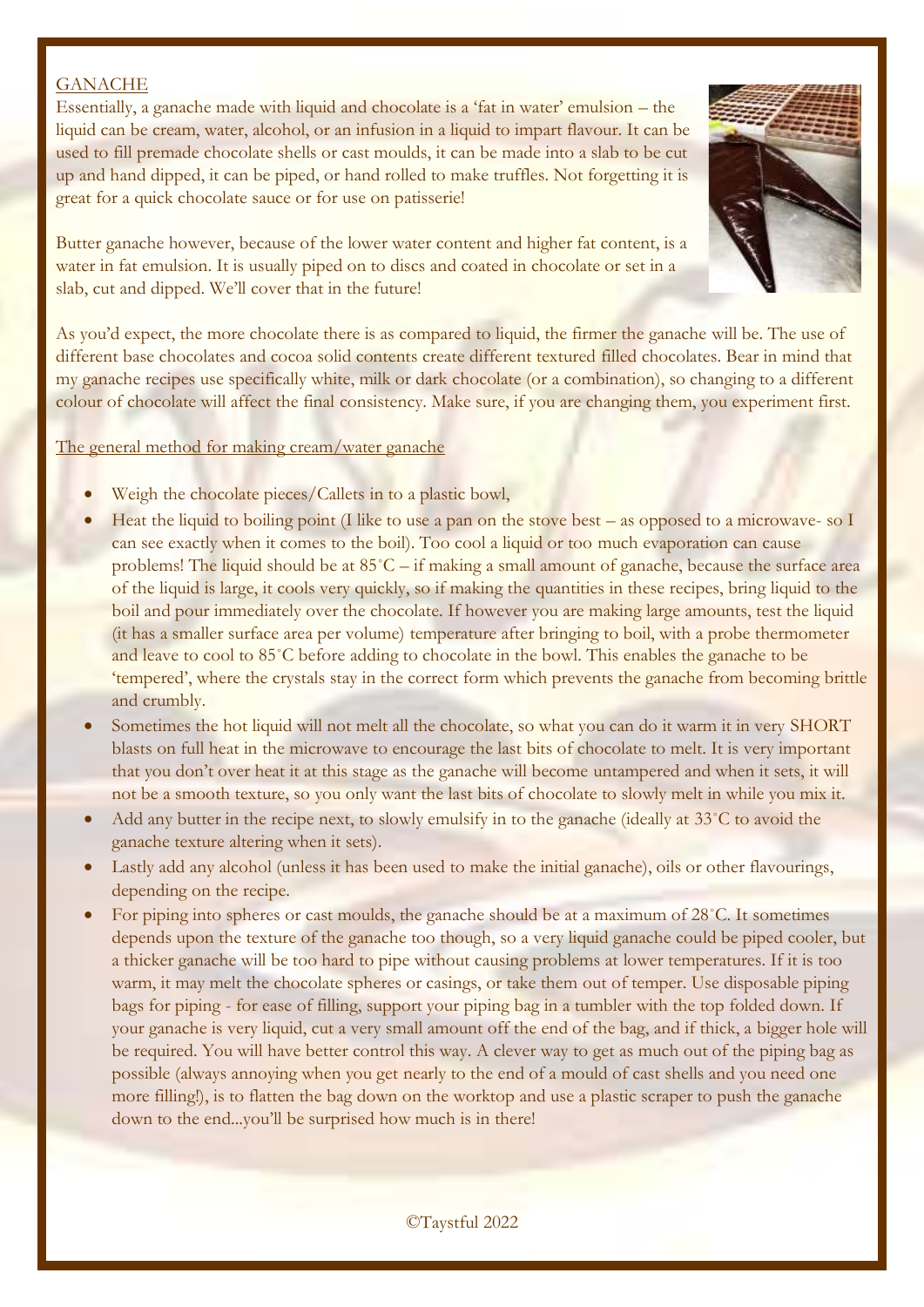## SHELF LIFE OF CHOCOLATES

Shelf life of filled chocolates varies depending on the recipe, ingredients used, processing/storage environment, and hygiene.

The recipes I have online and teach on the courses often use glucose and butter to lower the 'water activity' (Aw). Water activity refers to the amount of water available/free in a foodstuff that bacteria, yeast and moulds can use to grow and multiply (it doesn't however refer to actual water content – ganache contains water, but it is how it is bound with the other ingredients that matters). If we add butter, glucose, alcohol, invert sugar, citric acid, sorbitol and preservatives such as Potassium Sorbate (the balance of chocolate itself within a recipe contributes too), this lengthens shelf life by making the water less available to micro-organisms for growth.

Many people think (understandably) that since ganache contains cream, which has a short shelf life itself, the chocolates will only last as long as the 'use by' date on the cream, but this is not the case. The chocolate and other ingredients mentioned above, bind the water contained in the cream and makes it less available for microbial growth. **Therefore, the chocolates I make often have a 'best before' date of 3-4 weeks at cool room temperature (depending on storage, ingredients and processing).**

It is very often the flavours that will be affected first rather than there being, for example, mould growing, but micro-organisms can cause illness, so care must be taken at all times.

Longer shelf life chocolates, often bought in supermarkets for example, are more likely to contain preservatives such as potassium sorbate and higher levels of sugars, sorbitol and other humectants (water binding/holding products), which can affect flavour. Some people can have sensitivities to them too. You may detect in some cases that the favours are sweeter and more artificial as compared to artisan shorter shelf life chocolates. They will also have been processed and packaged in completely controlled environments (oxygen, nitrogen, humidity, temperature levels), this enables shelf life to be determined far more easily with use of water activity meters due to the fact that all the other variables are always the same.

Because air carries moisture and micro-organisms, it is important to seal chocolates well (eg. capping moulded chocolates so there are no holes for air to get in and also make sure when piping ganache, especially into hollow spheres, that there are no air pockets inside which could lead to spoilage of the ganache. This leads back to the importance of fluidity of ganache for piping - thick, non-flowing ganache is very likely to have air pockets).

**Hygiene** is a factor in shelf life, so all equipment must be very clean and appropriately cared for, ingredients should be from a reputable supplier or producer with high standards of hygiene and food handlers must abide by personal hygiene rules to minimise the risk of introducing microorganisms which can multiply and cause deterioration of the product and/or illness.

#### STORAGE

Handmade chocolates are best stored at 14-16C, in a chocolate fridge, but I realise that many won't own a chocolate fridge! Normal fridges are too cold, see the previous temperature and humidity section. So, a wine fridge which sits at around 14C is great, then next best is cool room temperature.

**Air-tight or not?** Because of the humidity control in my chocolate fridge, some of my chocolates store best not in an airtight container, but if for example a wine fridge has no humidity control, I recommend storing in airtight containers. For artisan chocolates, their presentation boxes will not be airtight which is fine as they are not expected to last for months on end anyway, like a fully sealed commercial brand.

Chocolates can be scuffed or marked easily, so handle carefully (with disposable gloves) and avoid stacking them up.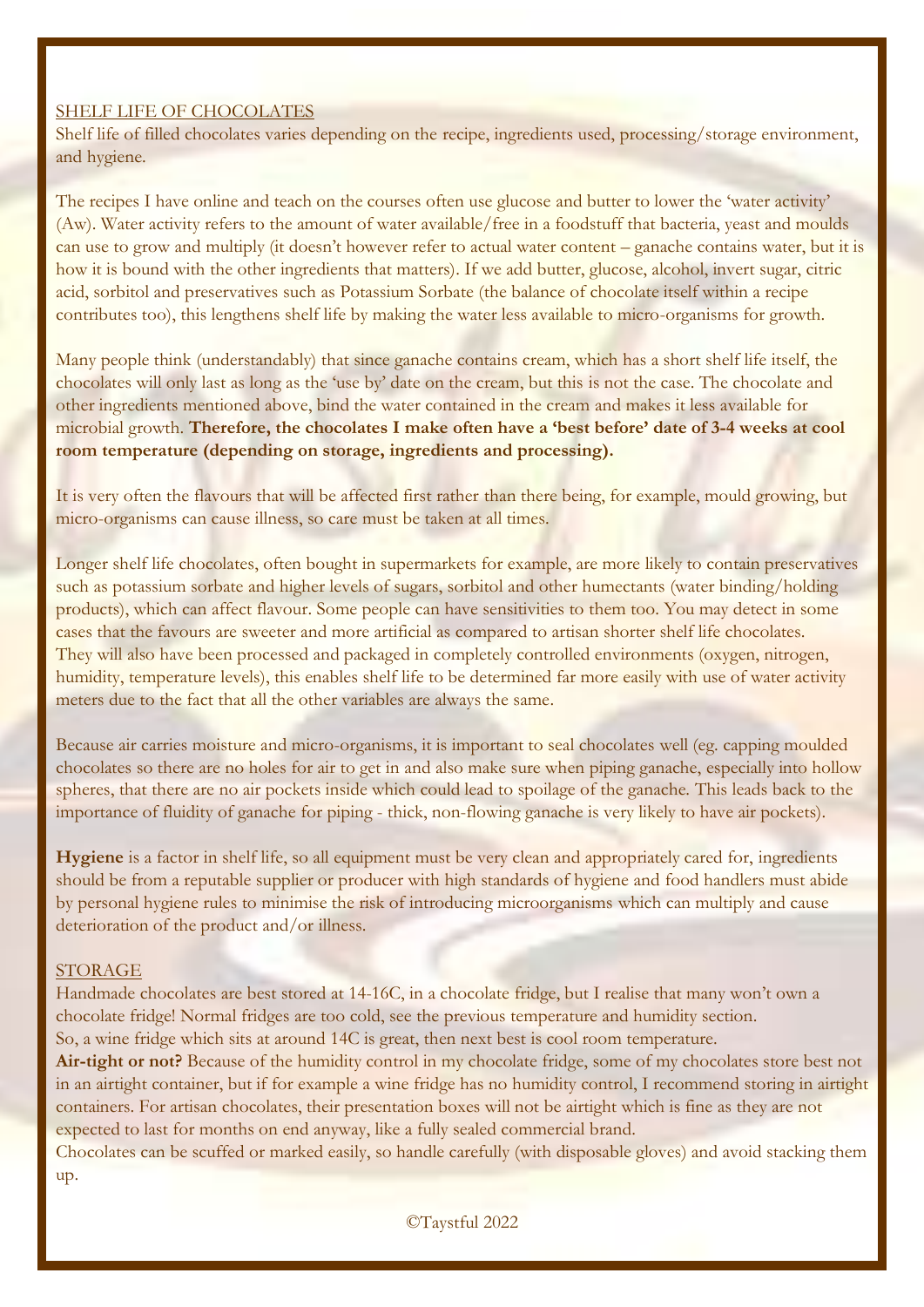#### PRICING OF CHOCOLATES

There are so many factors which affect selling price of filled chocolates. They can be sold in weight or per item, per box or bag depending on your circumstances. As you can see from the below list of expenses, it is a huge challenge to cover costs, never mind making a profit! Everybody's situation is different, so the costings would be unique to you.

If chocolate production is going to be focused on entirely, high volumes of popular flavours would need to be sold continuously. I've chosen to mix some chocolate production with patisserie and chocolate tuition and naked and semi naked wedding cakes. As a rough guide, I currently sell my assortments for the following: box of 6 for  $\sqrt{7.50}$ , box of 12 for  $\sqrt{14}$  and box of 24 for  $\sqrt{28}$ .

**Location and competition play a huge role in costing** and often is a leading factor. And obviously initial outlay for equipment

Fixed overheads which should be taken in to consideration are for example:

- rent/mortgage of premises or home if a home business
- rates/council tax
- insurances liability, employment,
- salaries
- fixed utilities  $-$  eg, fixed water/waste charges
- advertising website, subscriptions
- vehicle expenses and insurance

Variable expenses also to be accounted for, for example:

- variable utilities bills heating, gas, electric, phone
- cost of ingredients and disposables (eg piping bags, parchment, guitar sheets)
- packaging is a significant cost which is often overlooked in costing
- chocolate wastage a lot of chocolate coats all your utensils and bowls even if scraped well, so around 5- 10% is washed away. Larger businesses who don't for example clean a machine after each use, and do continuous production, will lose less % than a small business doing on and off chocolate work cleaning bowls and machines out on a regular basis.
- wages
- variable utilities eg heating, cooking, lighting
- travel/fuel

As a side note, packaging often comes flat packed, so requires a lot of time to assemble and label (although take up less space to store), so do take this in to consideration. Fully made up boxes are more expensive, take up more storage space, but then your time working on them is reduced.